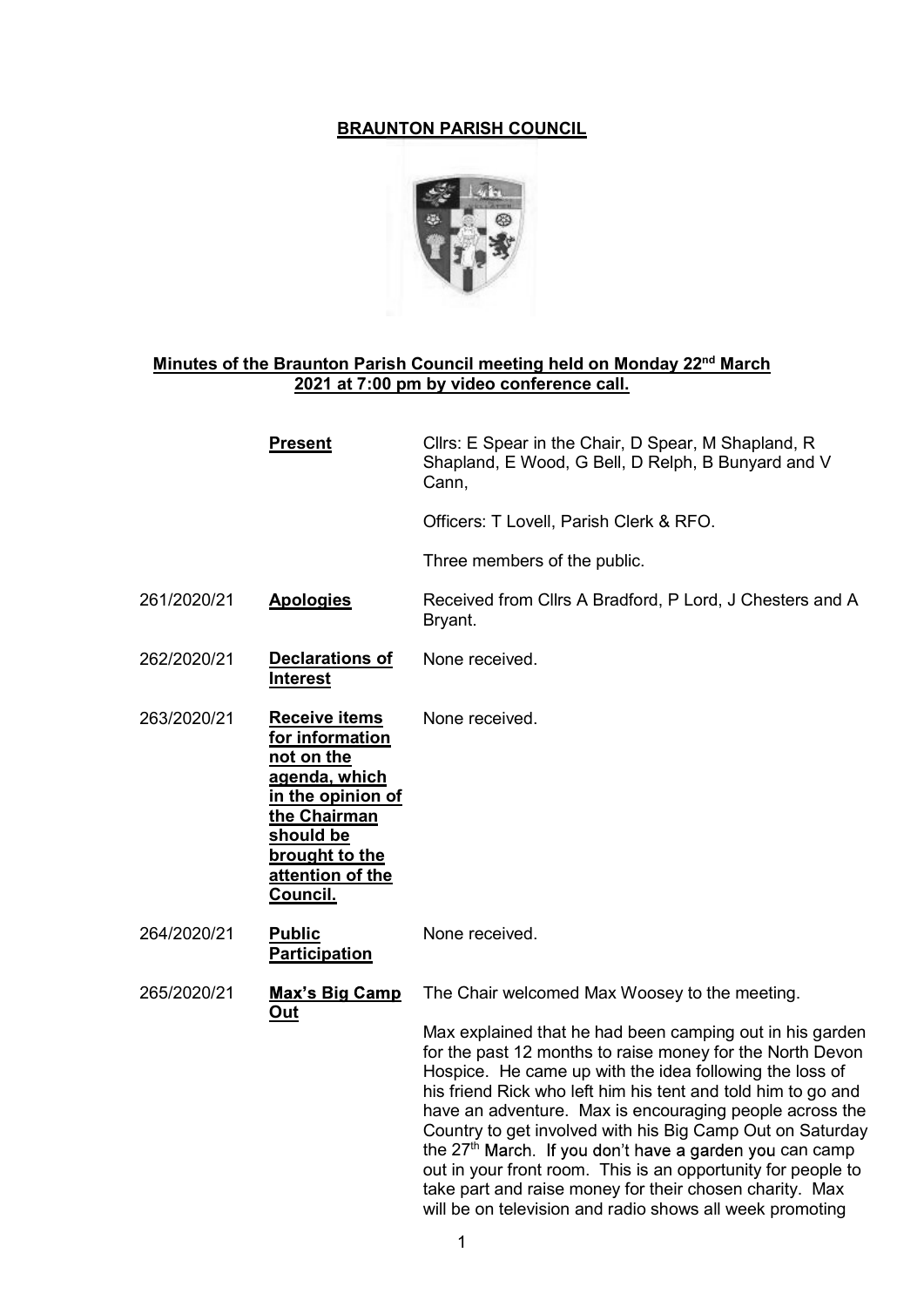his Big Camp Out. Members congratulated him on raising £150,000 so far for the North Devon Hospice. To recognise his achievements the Council presented Max with a Certificate and wished him the best of luck with his Big Camp Out on Saturday night.

 266/2020/21 Braunton **Neighbourhood** Plan (BNP) Members considered a report and the draft Economy theme which was circulated with the agenda prior to the meeting.

> Cllr B Bunyard expressed his concern that some of the public open space provisions identified in the BNP Built Environment theme were actually inaccessible by the public. Sue Prosper, Secretary of the BNP Steering Group (SG) requested if Cllr Bunyard could be more specific and the SG would look into the matter. It was suggested that perhaps Cllr Bunyard had an old map the SG would forward him the most up to date map for his information.

RESOLVED: That the Council thanked the SG for drafting another excellent theme within the BNP. It requested that its thanks and congratulations on a job well done be passed onto the rest of the SG members.

(NC)

#### 267/2020/21 Hire of Braunton **Recreation** Ground The Clerk reported that Mr Johnson has sent his apologies as he no longer wished to hire the Recreation Ground to hold Walking Rugby fitness classes. He had found an alternative space which does not require him to have public liability insurance.

## 268/2020/21 Planning Cllrs E Spear and D Spear in their capacity as North Devon Councillors, stated that any opinions expressed during discussions on the following planning applications represent a preliminary view and that they will naturally reconsider the application fresh when presented all the facts at principal level.

(a) 71940

Proposal: - Removal of Condition 8i (Flood Defence) attached to planning permission 57649 (Variation of condition 2 (Approved plans), 13 (garaging & vehicle parking) attached to planning permission 54108 to provide 12 affordable & 11 open market dwellings (amended plans))

Location: Land at Velator Bridge Braunton Devon Applicant: Green Favero Velator Ltd

The Planning Lead member explained that the Parish Council should not been consulted on the above application.

(b) 73011

Proposal: Extension to create fitness studio. Location: Saunton Sands Hotel, Saunton, Braunton, Devon EX33 1LQ Applicant: Percy R Brend & sons (hoteliers) Ltd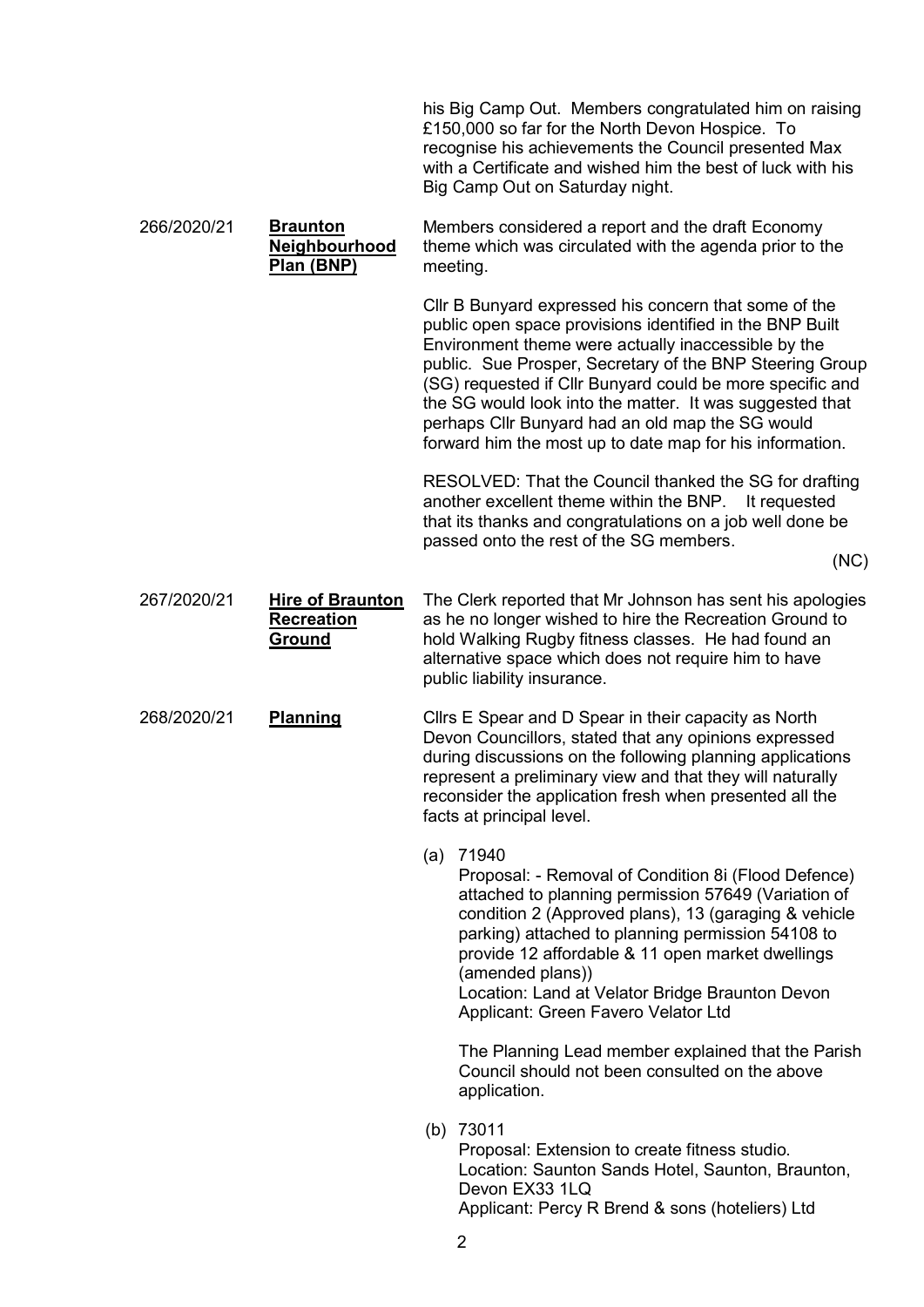It was moved by Cllr B Bunyard, seconded by Cllr E Wood to recommend refusal as no Seascape Character Assessment had been submitted.

Cllr D Spear, seconded by M Shapland moved an amendment to defer the application to the next meeting to allow the Clerk to the request if the Applicant has provided a Seascape Character Assessment. If the application will be determined before the Council next meet to call an extra ordinary meeting to consider the application within the consultation period.

Cllr B Bunyard accepted the amendment and a vote was taken.

RESOLVED: That this application be deferred and that the Clerk to request if the Applicant has provided a Seascape Character Assessment.

(NC)

(c) 73041

Proposal: Installation of slurry store cover. Location: Higher Boode Farm, Halsinger, Braunton, Devon EX33 2NN Applicant: Gavin Fowler

It was moved by Cllr D Spear, seconded by Cllr R Shapland to recommend approval.

RESOLVED: That the Council recommends approval. (NC)

(d) 72933

Proposal: Conversion of barn to office together with change of roof & insertion of conservation rooflights. Location: The Barn, Nethercott, Braunton, Devon, EX33 1HT

Applicant: Mr Daniel Edge

It was moved by Cllr G Bell, seconded by Cllr R Shapland to recommend approval.

RESOLVED: That the Council recommends approval subject to the barn remaining ancillary to the main house.

(8.1)

269/2020/21 North Devon

| North De      |
|---------------|
| <b>APPROV</b> |
| filed:        |
|               |
|               |

**Council –** APPROVED the following applications with conditions as **Planning** filed: North Devon Council, the determining Authority, has

### 72808

Proposal: Demolition of garage and conservatory and erection of single storey extension.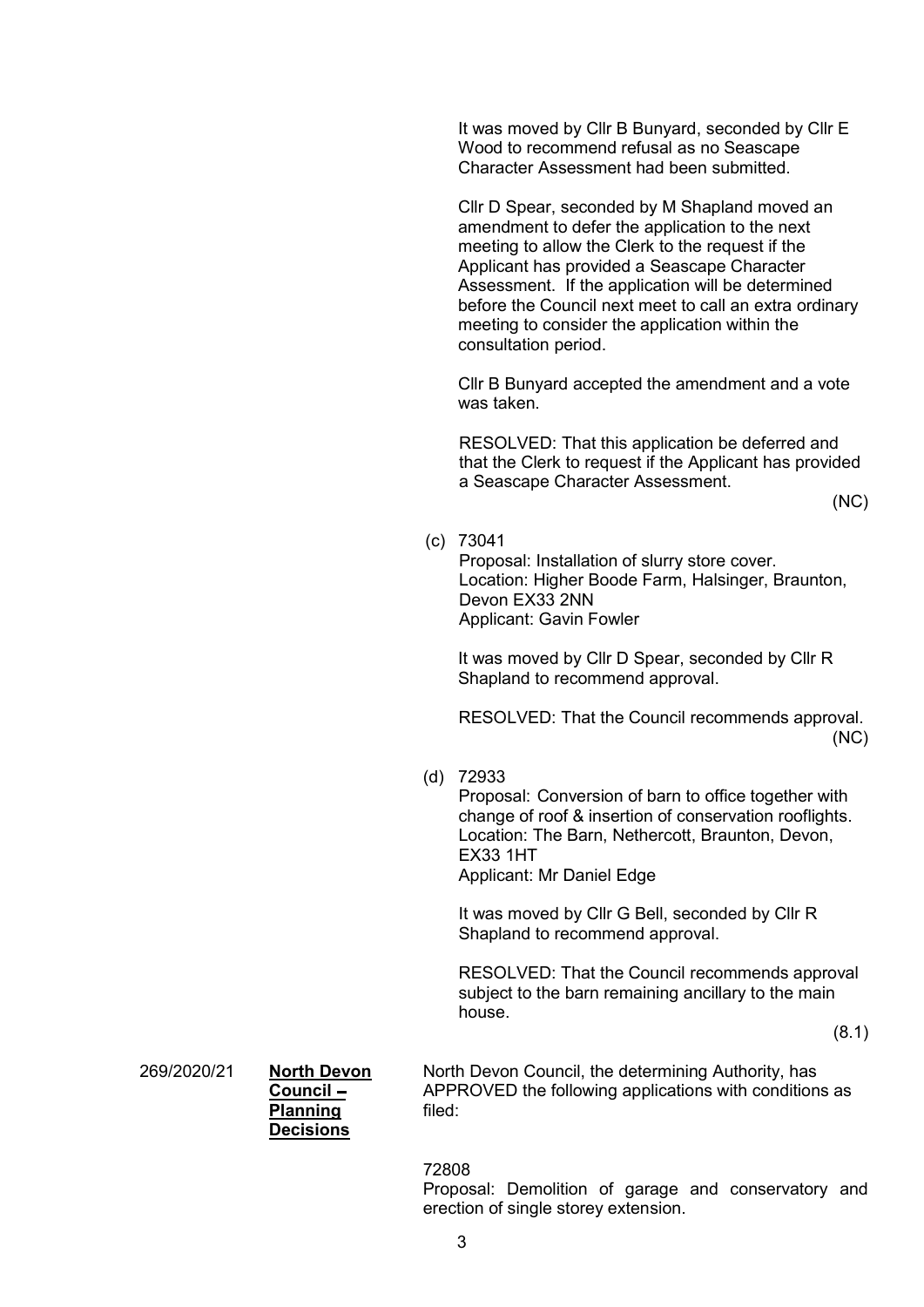Location: 6 South View Close, Braunton, Devon, EX33 2JX Applicant: Mr and Mrs Waghorn Decision: APPROVED Decision Date: 04/03/21

### 72817

Proposal: Loft conversion & raised decking including retrospective South elevation raised decking (amended plans, forms & description)). Location: Corhill, Corilhead Road, Braunton, Devon, EX33 2EW Applicant: Mr & Mrs Nick & Madeleine Cooke. Decision: APPROVED Decision Date: 02/03/21

#### 72995

Proposal: Prior notification to install a cover over an existing slurry store. Location: Higher Boode Farm, Halsinger, Braunton, Devon, EX33 2NN. Applicant: Gavin Fowler Decision: WITHDRAWN Decision Date: 11/03/21

#### 72395

Proposal: Prior approval for change of use from hairdresser (A1) to café (A3). Location: Kimarie, 1 Exeter Road, Braunton, Devon, EX33 2LJ Applicant: Mr Carl Anderson Decision: REFUSED Decision Date: 12/03/21

| 270/2020/21 | <b>Accounts due</b><br>for Payment for<br>the period 8 <sup>th</sup><br><b>February to 22<sup>nd</sup></b><br>February 2021. | <b>RESOLVED:</b><br>a. That the payments totalling £8,926.21 be approved and<br>paid.<br>b. PAYE, NI and Pensions for March 2021 be approved<br>as detailed on the attached list.<br>(NC)                                                   |
|-------------|------------------------------------------------------------------------------------------------------------------------------|---------------------------------------------------------------------------------------------------------------------------------------------------------------------------------------------------------------------------------------------|
| 271/2020/21 | <b>Virtual Meetings</b><br>2021/22                                                                                           | RESOLVED: That the Council takes out an annual<br>subscription with Zoom to hold virtual meetings during<br>2021/22. The maximum cost would be £119.90 per<br>annum the Clerk be authorised to set up a direct debit on<br>account.<br>(NC) |
| 272/2020/21 | <b>Functioning of</b><br><b>Test and Trace</b><br>in England                                                                 | The Council considered a motion received from CIIr E<br>Wood, seconded by Cllr V Cann to call for responsibility<br>and funding of the test and trace in England to be handed<br>over to local authorities.                                 |

### RESOLVED: